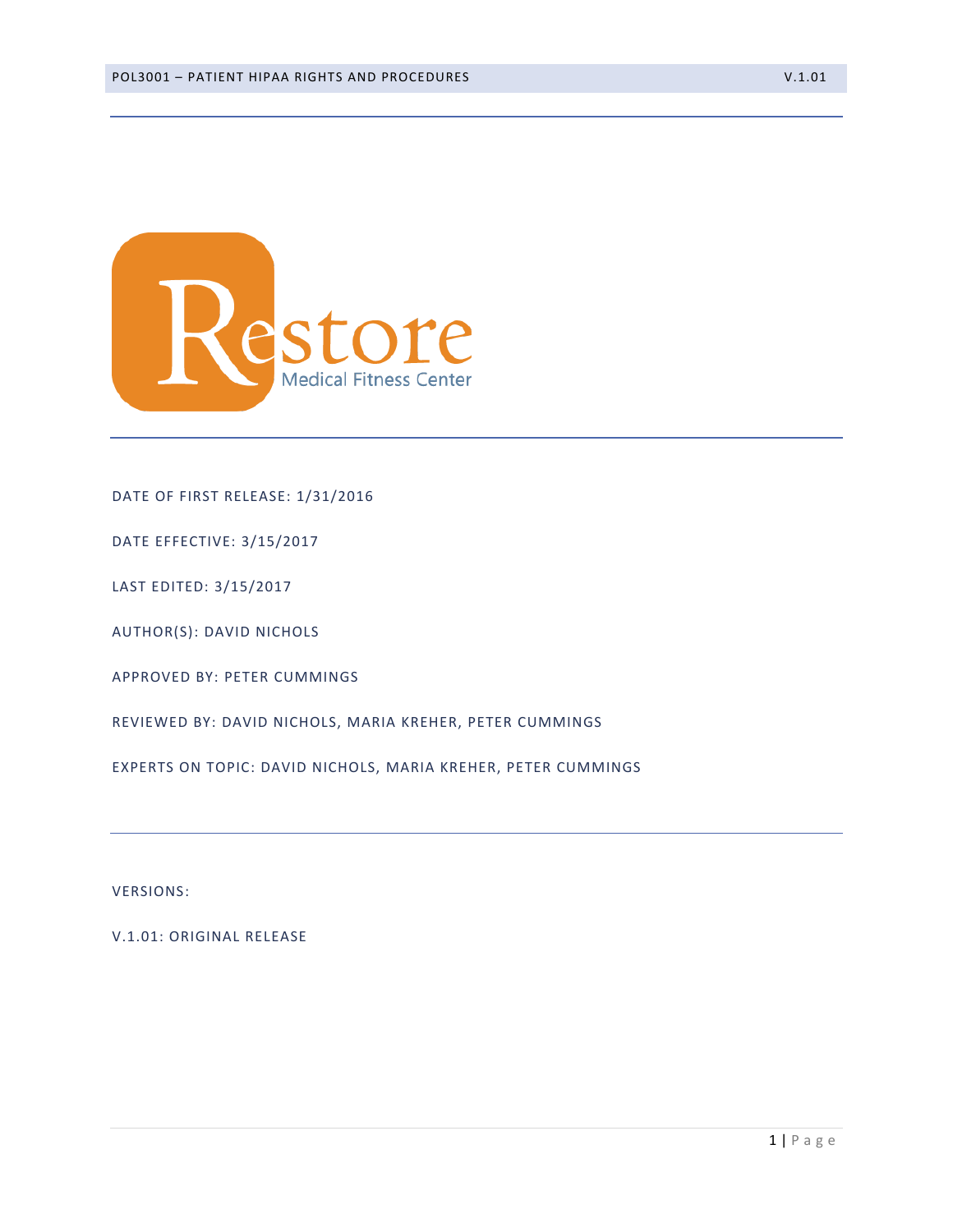### Purpose:

Overview patient HIPAA rights and procedures at Restore Medical Fitness to facilitate these rights.

## Scope:

Patients and Employees of Restore Medical Fitness.

## Related Documents:

- POL3002 Provider HIPAA Responsibilities and Procedures
- F1001 HIPAA Health Record Request
- F1002 HIPAA Health Record Correction-Amendment Request
- F1003 HIPAA Restricted Communication Request
- F1004 HIPAA Restricted Use Request
- F1005 HIPAA Accounting of Disclosure Request
- F1006 HIPAA Privacy Authorization
- F1007 HIPAA Official Complaint
- F1008 HIPAA Patient Health Record Disagreement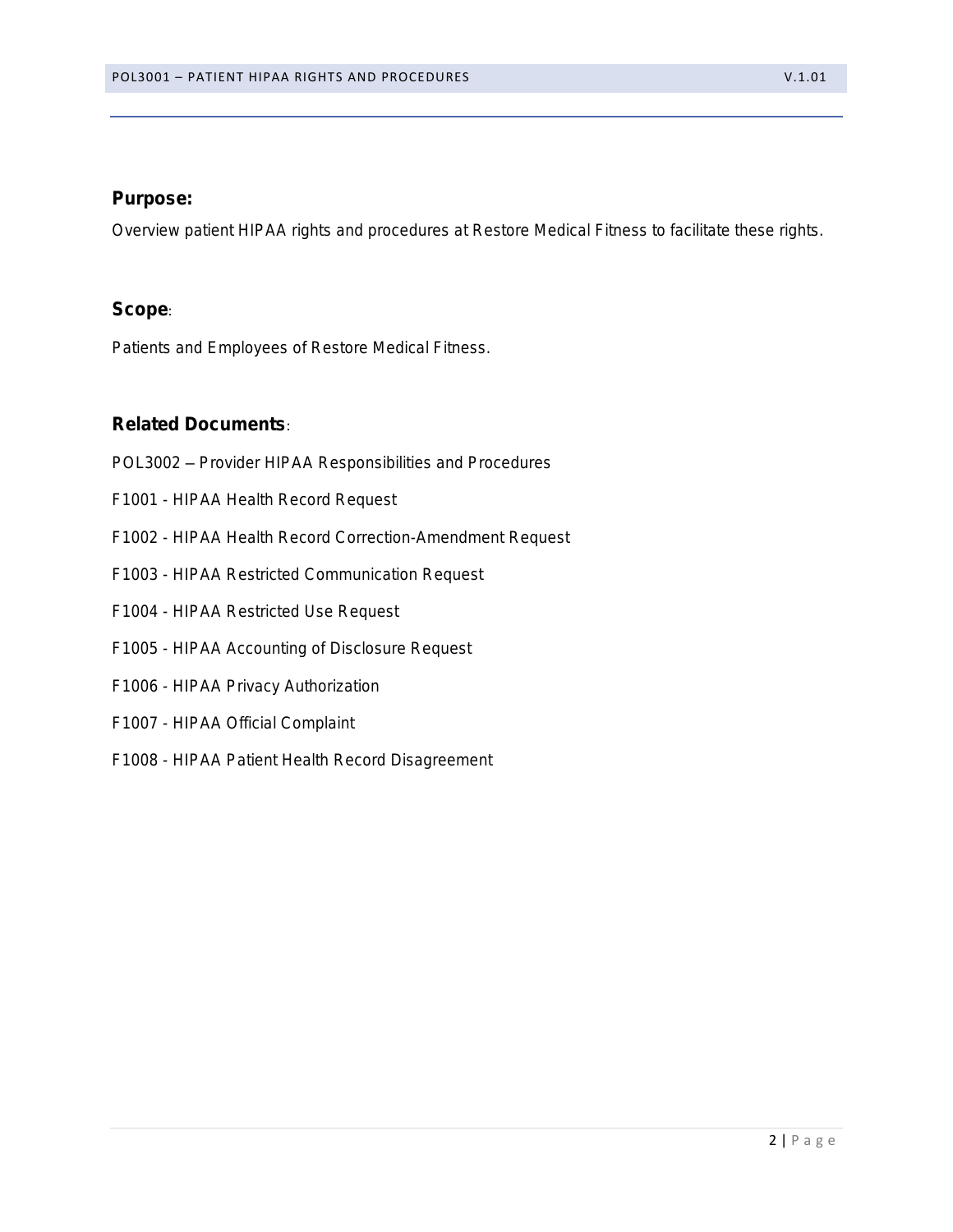# **Individual's Rights Under the Health Insurance Portability and Accountability Act**

#### Right of Access

Patients may ask to see or get a copy of their medical record and other health information. If they would like a copy, they may request one. In most cases, copies must be provided within 30 days.

#### Right to Correction

Patients may request to change any wrong information in their file or add information to their file if they discover something is missing or incomplete. For example, if a patient and their provider agree that the patient's file has the wrong result for a test, the provider must change it. Even if the provider believes the test result is correct, the patient still has the right to have their disagreement noted in their file. In most cases, the file should be updated within 30 days.

#### Right to Restrict Communication

Patients have the right to ask a health care provider to communicate with them by alternative means or at alternative locations. This means, for example, that patients can ask their provider not to call at work or to send an email notification of an appointment. A patient could also ask their provider not to leave a message about an appointment at their home telephone voice mail. They might also ask a specialized clinic not to send them a post card reminder of their appointment but to use a closed envelope. A provider must accommodate reasonable requests.

#### Right to Request Restricted Use

Patients have the right to request a restriction on the uses or disclosures of their health information to carry out treatment, payment, or health care operations. They can also ask for a restriction on disclosures to a family member, relative, or close personal friend.

#### Right to Know Who Has Seen It

By law, patient health information can be used and shared for specific reasons not directly related to patient care, like ensuring doctors provide good care, making sure care sites are clean and safe, reporting when the flu is in the patient's area, or reporting as required by state or federal law. In many of these cases, patients may find out who has seen their health information.

#### Right of Complaint

It is the patient's right to file a complaint if the patient believes that a HIPAA-covered entity violated their health information privacy rights or committed another violation of the Privacy, Security, or Breach Notification Rules.

For more information on these rights please visit:<http://www.hhs.gov/hipaa/index.html>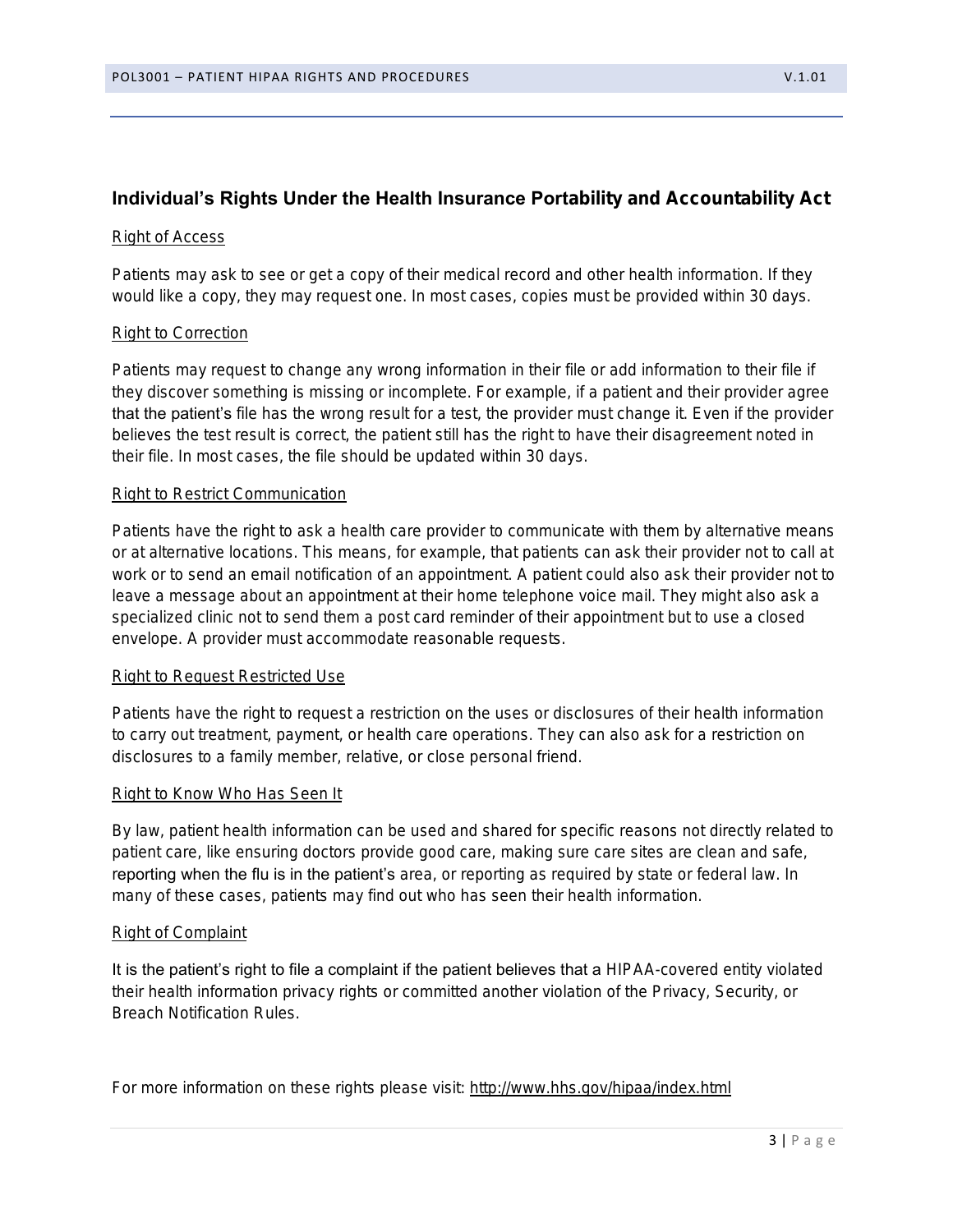## Right of Access

Providing individuals with easy access to their health information empowers them to be more in control of decisions regarding their health and well-being. For example, individuals with access to their health information are better able to monitor chronic conditions, adhere to treatment plans, find and fix errors in their health records, track progress in wellness or disease management programs, and directly contribute their information to research. With the continued advances in health information technology, individuals have ever expanding and innovative opportunities to access their health information electronically, more quickly and easily, in real time and on demand. Putting individuals "in the driver's seat" with respect to their health also is a key component of health reform and the movement to a more patient-centered health care system.

The regulations under the Health Insurance Portability and Accountability Act of 1996 (HIPAA) protect the privacy and security of individuals' identifiable health information and establish an array of individual rights with respect to health information. With limited exceptions, the HIPAA Privacy Rule provides individuals with a legal, enforceable right to see and receive copies upon request of the information in their medical and other health records maintained by their health care providers and health plans.

Under HIPAA 45 CFR 164.524, individuals have a right to access Personal Health Information (PHI) in a "designated record set." A "designated record set" is defined at 45 CFR 164.501 as a group of records maintained by or for a covered entity that comprises the:

- Medical records and billing records about individuals maintained by or for a covered health care provider
- Enrollment, payment, claims adjudication, and case or medical management record systems maintained by or for a health plan
- Other records that are used, in whole or in part, by or for the covered entity to make decisions about individuals. This last category includes records that are used to make decisions about any individuals, whether or not the records have been used to make a decision about the particular individual requesting access.

The term "record" means any item, collection, or grouping of information that includes PHI and is maintained, collected, used, or distrubted by or for a covered entity.

At Restore this may include, but is not limited to:

- Billing Records
- PHI collected in Electronic Medical Records
- Any medical records received from the patient or other providers
- Coaching Notes
- Nutrition Screening Reports
- Functional Movement Screen Reports
- Patient Care Plan Updates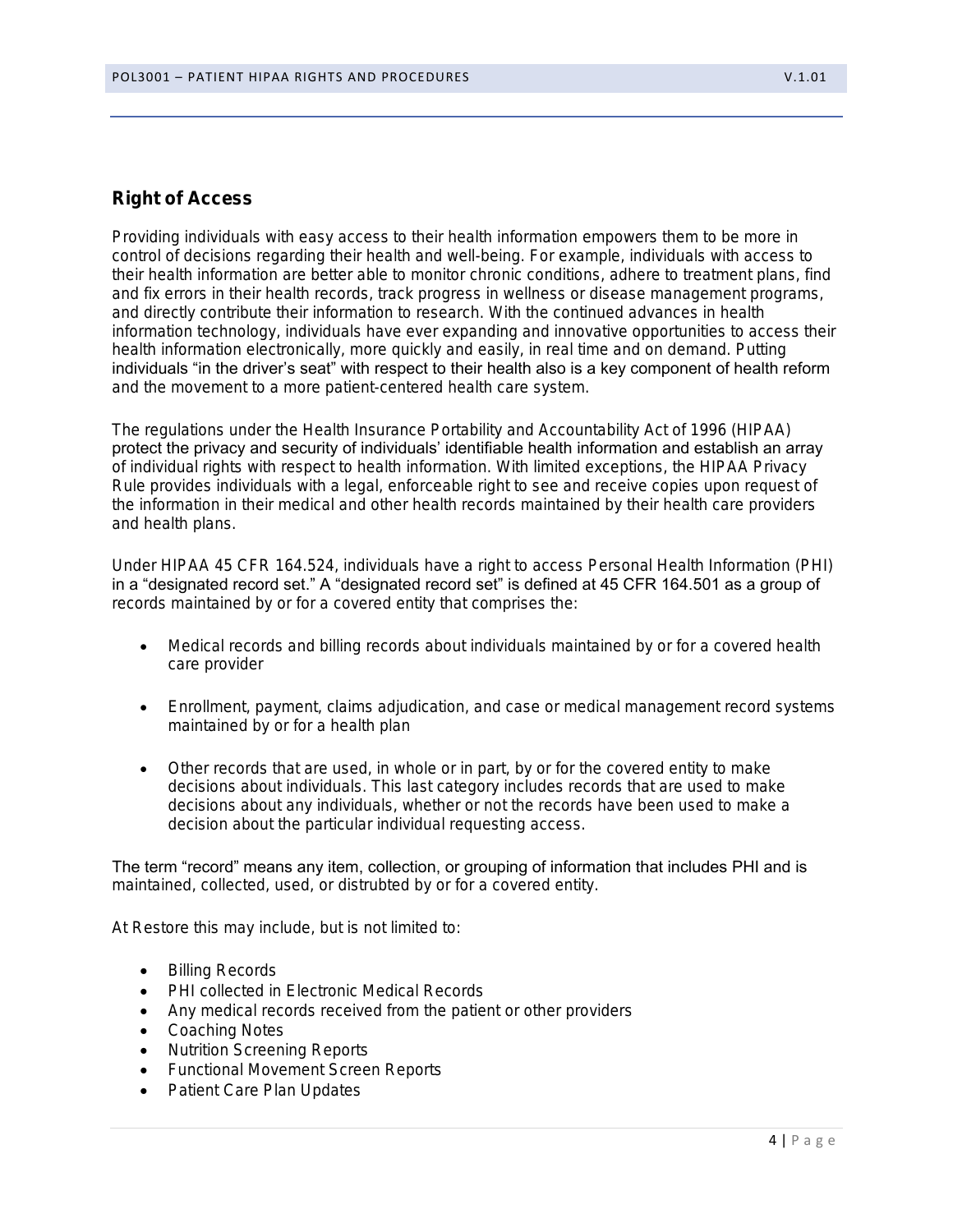# Information Excluded from the Right of Access

An individual does not have a right to access PHI that is not part of a designated record set as this information is not used to make decisions about individuals. This may include certain quality assessment or improvement records, patient safety activity records, or business planning, development, and management records that are used for business decisions more generally rather than to make decisions about individuals. For example, a hospital's peer review files or practitioner or provider performance evaluations, or a health plan's quality control records that are used to improve customer service or formulary development records, may be generated from and include an individual's PHI, but might not be in the covered entity's designated record set and subject to access by the individual.

At Restore Medical Fitness this may include research data sets or results compiled from clinical records used to assess program outcomes and improve patient care.

In addition, two categories of information are expressly excluded from the right of access:

- Psychotherapy notes, which are the personal notes of a mental health care provider documenting or analyzing the contents of a counseling session, that are maintained separate from the rest of the patient's medical record. See 45 CFR 164.524(a)(1)(i) and 164.501.
- Information compiled in reasonable anticipation of, or for use in, a civil, criminal, or administrative action or proceeding. See 45 CFR 164.524(a)(1)(ii).

#### Right of Access at Restore Medical Fitness

To request designated record set from Restore Medical Fitness, please complete and sign the **F1001 - HIPAA Health Record Request From available at the Restore Medical Fitness Center** Front Desk OR online at [www.restoremedicalfitness.com/policies/hipaa](http://www.restoremedicalfitness.com/policies/hipaa)

Deliver the completed form to either the Restore Medical Fitness Center Front Desk, directly to the designated Restore HIPAA Compliance Officer, or via mail to:

> Restore Medical Fitness Attn: HIPAA Compliance Officer 4545 Transit Rd. Williamsville NY, 14221

Depending on the amount of health data requested, Restore Medical Fitness may require up to 30 days upon receiving the request in order complete the designated record release and will contact the patient as instructed by the *F1001 - HIPAA Health Record Request Form* when a printed file is available.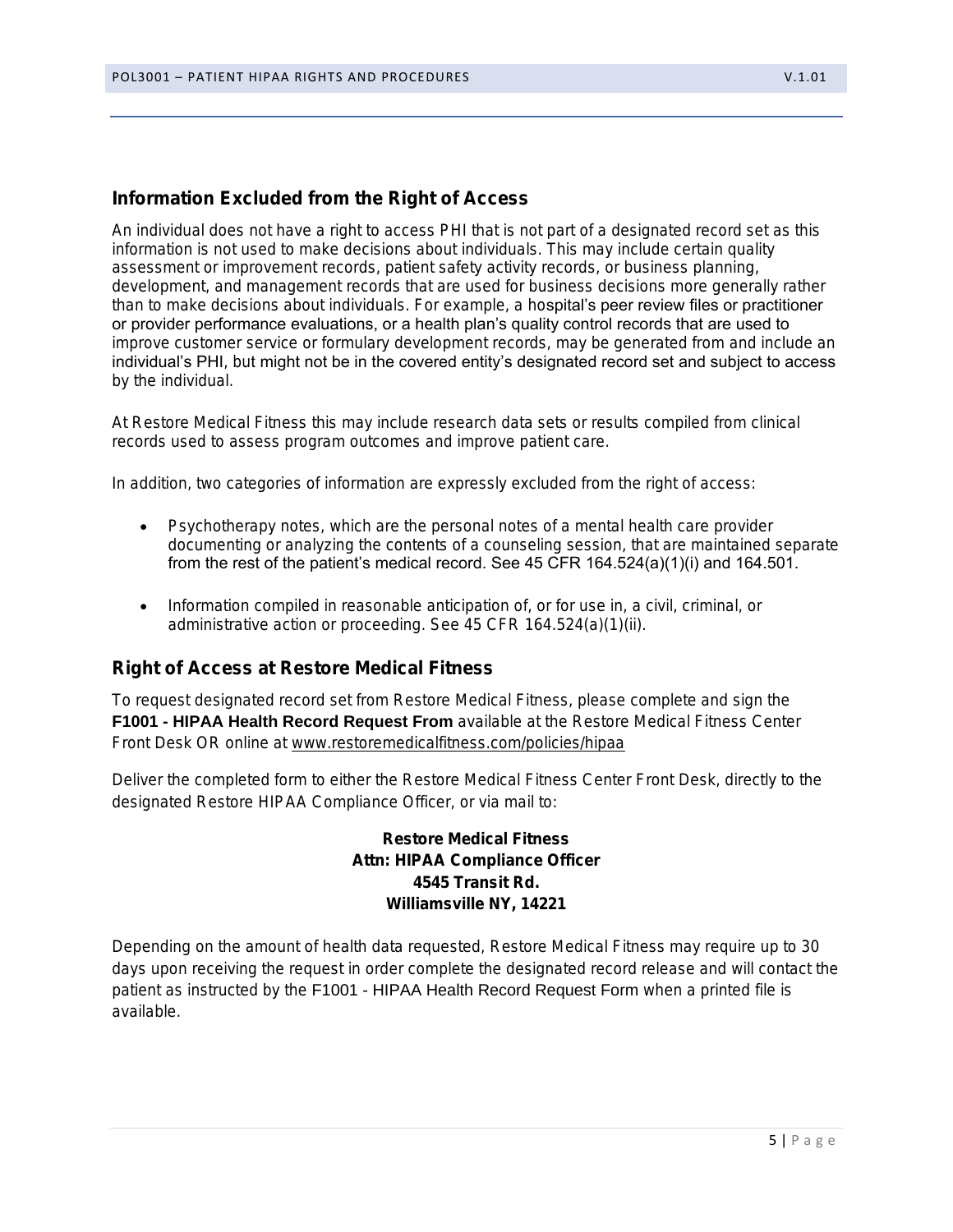## Right to Correction or Amendment of Health Record

If any errors are found in the health records or the patient believes their health record does not adequately reflect their information, it is the patient's right to file a request that correction or amendment be made to their health record.

The patient must specify the items in question within the record incorrect and provide adequate supporting evidence to justify the correction or amendment.

### Correction of Health Data at Restore Medical Fitness

To request a correction be made to designated record at Restore Medical Fitness, please complete and sign the *F1002 - HIPAA Health Record Correction/Amendment Request Form* available at the Restore Medical Fitness Center Front Desk OR online at [www.restoremedicalfitness.com/policies/hipaa](http://www.restoremedicalfitness.com/patientpolicies)

Deliver the completed form to either the Restore Medical Fitness Center Front Desk, directly to the designated Restore HIPAA Compliance Officer, or via mail to:

> Restore Medical Fitness Attn: HIPAA Compliance Officer 4545 Transit Rd. Williamsville NY, 14221

Upon reviewing the correction request, If Restore Medical Fitness believes that adequate evidence supporting the correction or amendment is available, then the record will be updated and documentation of the correction or amendment will be provided to the patient.

If Restore Medical Fitness believes that they have adequate evidence available in support of the current health record, Restore will provide the patient with a written notice of this information. The patient may then request to meet with the HIPAA Compliance Officer if they desire in order to review the record further and/or file a written disagreement which will be kept in the patient's health record.

Depending on the extent of the correction or amendment, Restore Medical Fitness may require up to 30 days upon receiving the request in order process the request, update the record, and provide the patient evidence of the update.

To file a written disagreement at Restore Medical Fitness, please complete and sign the *F1008 - HIPAA Patient Health Record Disagreement Form* available at the Restore Medical Fitness Center Front Desk OR online at [www.restoremedicalfitness.com/policies/hipaa](http://www.restoremedicalfitness.com/patientpolicies)

Deliver the completed form to either the Restore Medical Fitness Center Front Desk, directly to the designated Restore HIPAA Compliance Officer, or via mail to: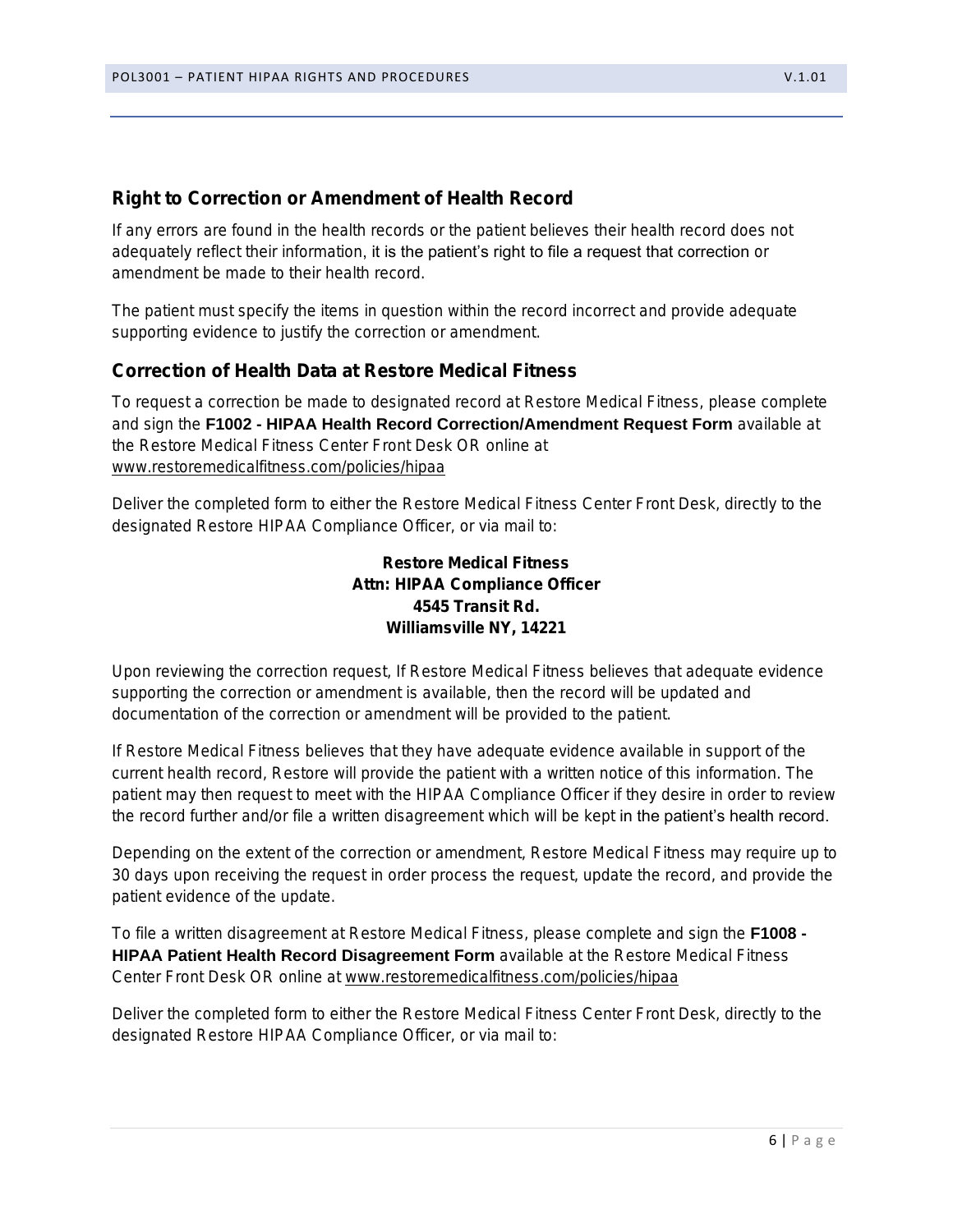Restore Medical Fitness Attn: HIPAA Compliance Officer 4545 Transit Rd. Williamsville NY, 14221

# Right to Restrict Communication

Patient privacy also includes information that might be inferred from contact with the individual. Patients therefore have the right to ask a health care provider to communicate with them by alternative means or at alternative locations from those on file. This can be an important aspect of patient privacy for patients who doesn't want others in his or her family or household to know about a form of treatment. This means, for example, that patients can ask their fertility clinic not to call at work or to send an email notification of an appointment. It could also include asking a psychiatrist not to leave a message about an appointment at your home telephone voice mail.

Under HIPAA 45 CFR 164.522, a provider must accommodate reasonable requests. Examples of reasonable requests may include not leaving messages at a home, using a different mailing address, or requesting that mailed communication be sent in an unmarked envelope

## Right to Restrict Communication at Restore Medical Fitness

To request restricted communication at Restore Medical Fitness, please complete and sign the **F1003 - HIPAA Restricted Communication Request From available at the Restore Medical** Fitness Center Front Desk OR online at [www.restoremedicalfitness.com/policies/hipaa](http://www.restoremedicalfitness.com/policies/hipaa)

Deliver the completed form to either the Restore Medical Fitness Center Front Desk, directly to the designated Restore HIPAA Compliance Officer, or via mail to:

> Restore Medical Fitness Attn: HIPAA Compliance Officer 4545 Transit Rd. Williamsville NY, 14221

Upon reviewing the correction request, Restore Medical Fitness will review what measures can be reasonably applied to meet the request.

# Right to Request Restricted Use

HIPAA defines the appropriate uses and restrictions of the use of medical data by providers. In addition to these restrictions, patients have the right to request a restriction on the uses or disclosures of health information to carry out treatment, payment, or health care operations. A patient can also ask for a restriction on disclosures to a family member, relative, or close personal friend.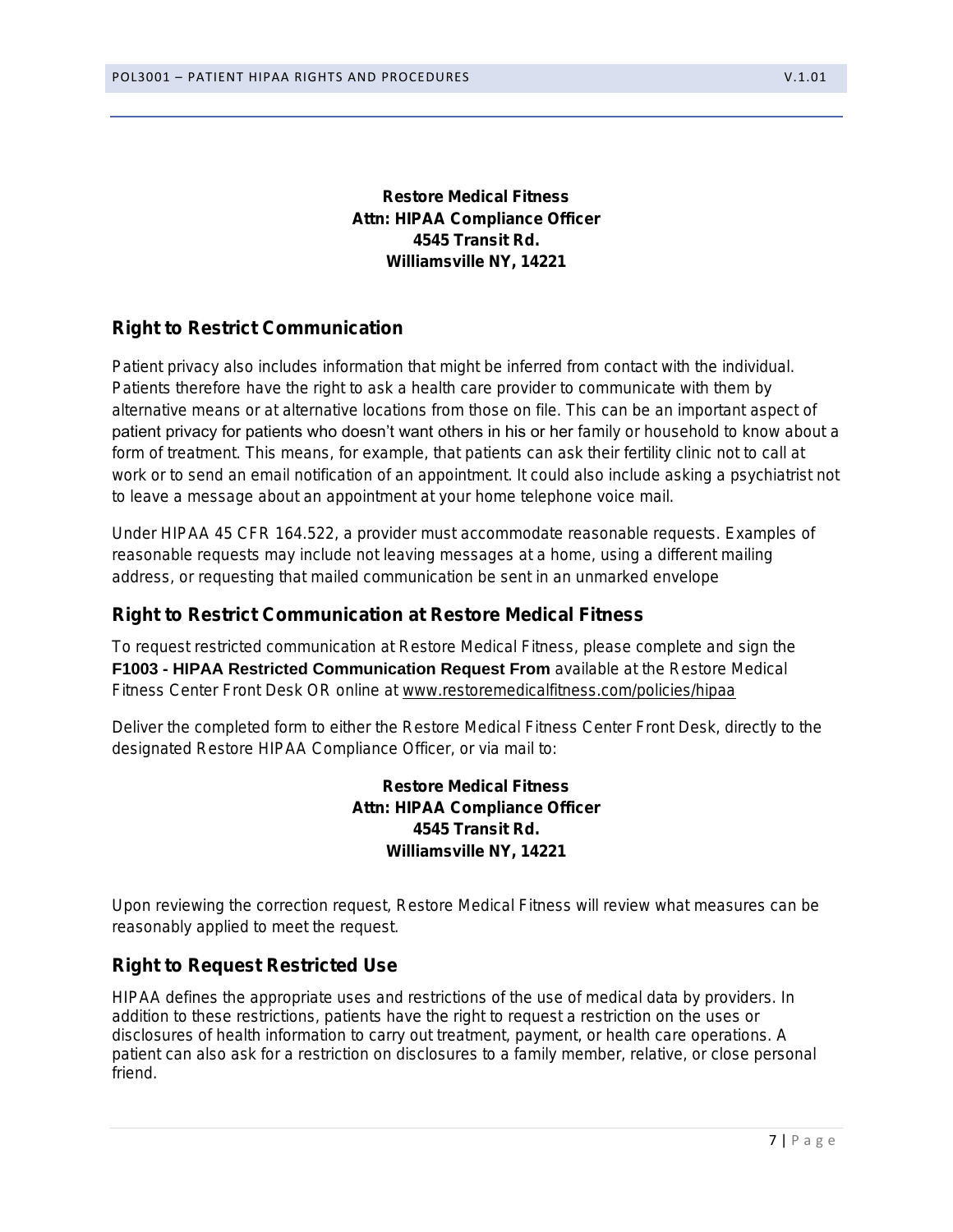The HIPAA Privacy Rule permits, but does not require a covered health care provider to disclose the requested protected health information. Thus, the provider with the protected health information may decline to share the information even if the Rule would allow it. If the health care provider has agreed to the requested restriction, then the provider is bound by that agreement and (except in emergency treatment situations) would not be permitted to share the information. However, the health care provider maintaining the records does not have to agree to the requested restriction.

Under HIPAA, a covered health care provider is permitted to use or disclose protected health information for treatment purposes. While in most cases, the treatment will be provided to the individual, the HIPAA Privacy Rule does allow the information to be used or disclosed for the treatment of others. Thus, the Rule does permit providers to disclose protected health information about a patient to another health care provider for the purpose of treating another patient which is permitted without the individual's written authorization or other agreement with the exception of disclosures of psychotherapy notes, which requires the written authorization of the individual.

At Restore Medical Fitness, health data may be used in research to improve patient care. Following HIPAA requirements, no patient identifiable information shall be released publicly. If a patient does not want their health information to be used for this purpose, they may request that their data be excluded. Restore will review the request, but may not be required by law to accommodate all requests.

Right to Request Restricted Use at Restore Medical Fitness

To request restricted use of medical information at Restore Medical Fitness, please complete and sign the *F1004 - HIPAA Restricted Use Request Form* available at the Restore Medical Fitness Center Front Desk OR online at [www.restoremedicalfitness.com/policies/hipaa](http://www.restoremedicalfitness.com/patientpolicies)

Deliver the completed form to either the Restore Medical Fitness Center Front Desk, directly to the designated Restore HIPAA Compliance Officer, or via mail to:

> Restore Medical Fitness Attn: HIPAA Compliance Officer 4545 Transit Rd. Williamsville NY, 14221

Right to Know Who Has Seen Your Health Data

It is the patient's right to know what entities their information has been shared. This includes any release of health records to other providers as well billing and research entities covered under HIPAA Business Associate Agreements (BAAs).

Filing a Right to Know Request at Restore

To request a correction be made to designated record at Restore Medical Fitness, please complete and sign the *F1005 - HIPAA Accounting of Disclosure Request Form* available at the Restore Medical Fitness Center Front Desk OR online at [www.restoremedicalfitness.com/policies/hipaa](http://www.restoremedicalfitness.com/patientpolicies)